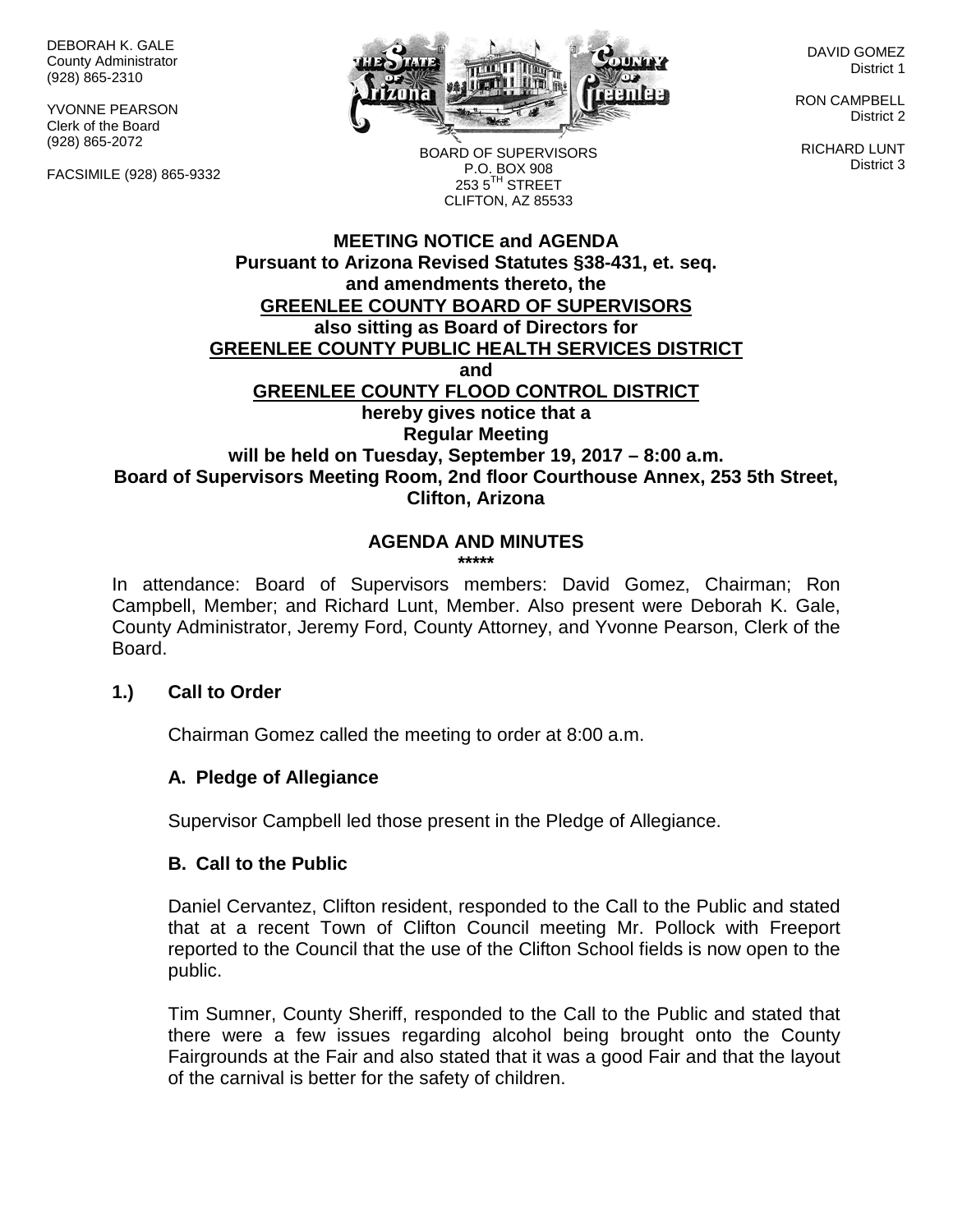**2.) PUBLIC HEALTH SERVICES DISTRICT – the Board of Supervisors will convene as the Board of Directors of the Greenlee County Public Health Services District and will reconvene as the Board of Supervisors following consideration of these items:**

#### **A. Consent Agenda**

**1. Clerk of the Board: Consideration of approval of Public Health Services District expense warrants in excess of \$1,000.00**

Upon motion by Supervisor Campbell, seconded by Supervisor Lunt, and carried unanimously, the Board approved the Public Health Services District Consent Agenda as presented.

## **3.) Jackie Norton, County Resident A. Concerns regarding condition of properties in her neighborhood**

Ms. Norton explained that she is a business owner in Clifton and owns two properties in Clifton and two properties in the County. She expressed concerns of properties that are adjacent to her property in Verde Lee and another property in Clifton. She explained that her property in Verde Lee is surrounded by junk cars. She talked extensively on her property on School Street in Clifton that lays outside the Town boundary. She talked about the property owned by Marilyn Dooley that has cases of rotten vegetables laying in the yard, mattresses, a travel trailer that is being torn apart and blocking the roadway, and burning of insulation in the yard. Ms. Norton has grandchildren who live next door to Ms. Dooley's property and Ms. Norton is concerned of their safety. One of her grandchildren has been taken to the emergency room with breathing problems due to the burning that occurs in Ms. Dooley's yard. She has contacted the Sheriff's Office, Supervisor Gomez, and the Health Department. She explained that she is a taxpayer and invests a great deal of money in the community and needs to have this issue resolved.

Ms. Dooley stated that she has been at that property for 16 years and is doing some renovating. She stated that the travel trailer was a mistake and that the insulation has been picked up, and the walkway and roadway have been cleaned up. The rotten vegetables were an accident and she didn't know that they were there. She stated that she is doing the best she can and that she wants to clean up the property to be able to sell it. She told the Board that the property would be clean and orderly in about a month and that she does not have money to pay for help to clean the property any sooner.

Sheriff Sumner spoke to the issue of Ms. Dooley's property stating that he spoke to his deputies regarding the reports from Ms. Norton and that the travel trailer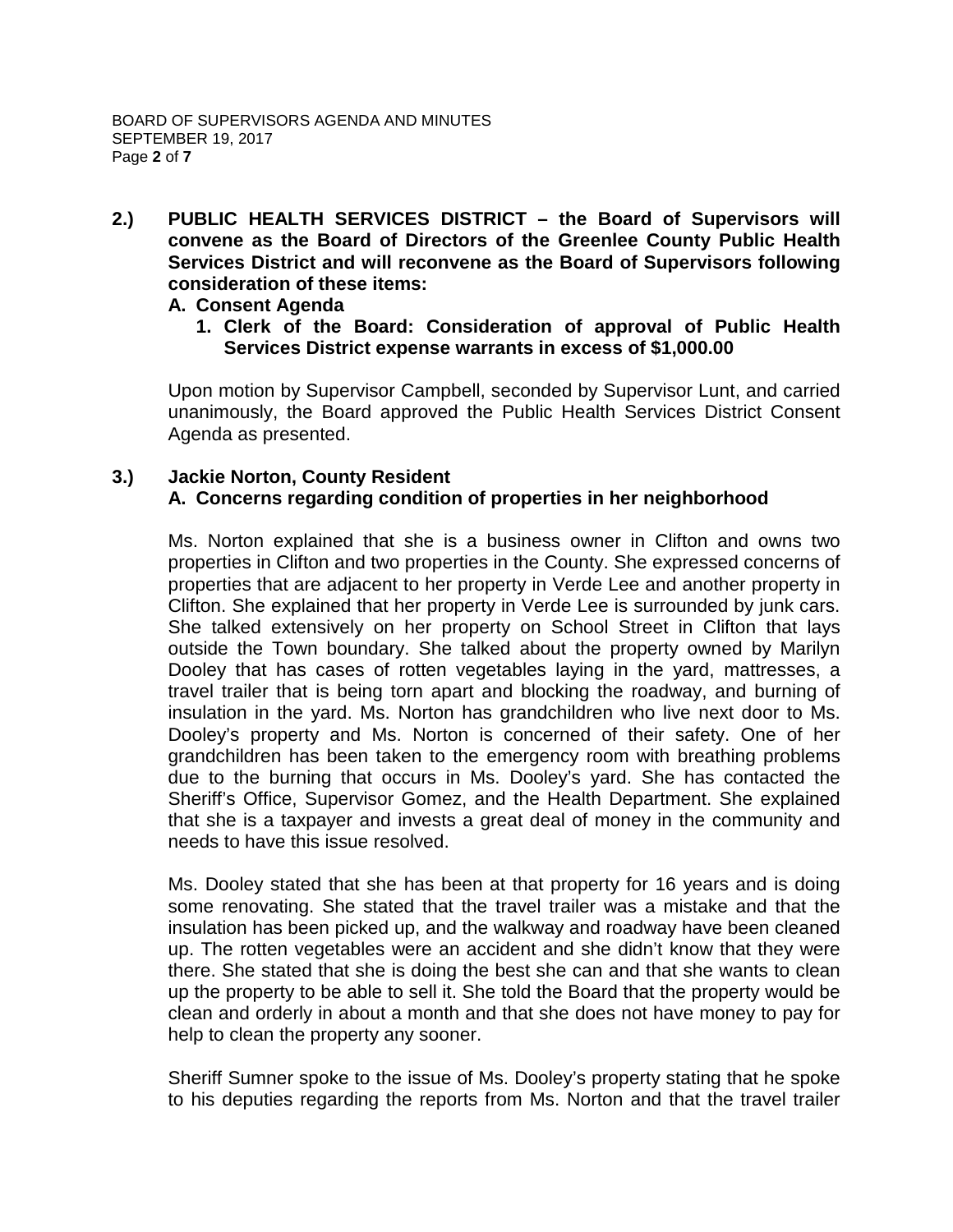was not blocking the roadway and that the issue of Ms. Dooley burning debris in her yard was a concern that needed to be addressed by the fire department.

The Board expressed concerns and requested that a work session be scheduled to go over the County Hazard Abatement Ordinance and other possible solutions to this issue.

#### **4.) Tim Sumner, Sheriff A. Employee Transaction Form Corrections for fiscal year 2018**

Sheriff Sumner asked the Board of Supervisors to table this item stating that he would work with the County Administrator on issues he has. Upon motion by Supervisor Campbell, seconded by Supervisor Lunt, and carried unanimously, the Board tabled the item as requested.

#### **5.) Tony Hines, Public Works Manager – Facilities A. South Annex Status Update**

Mr. Hines showed pictures of the progress of the South Annex building project in Duncan. He stated that currently roofers, plumbers and electricians are on site. Philip Ronnerud, County Engineer, stated that the project is moving fast and is going very well. The building is on track to be complete in January. Ms. Gale stated that a tour of the building is scheduled for October  $3<sup>rd</sup>$  after the regular Board Meeting on that same day.

#### **6.) Presentation regarding Suicide Prevention Awareness and consideration of adoption of Resolution 17-09-01 recognizing September as Suicide Prevention Awareness Month**

Matt Bollinger, Assistant Health Director, presented information and stats on suicide in our country and our county and provided information for help. Supervisor Campbell explained that his 17 year old nephew committed suicide four years ago and that the 1<sup>st</sup> Annual Coty Denogean Memorial Suicide Awareness Walk will be held on November  $4<sup>th</sup>$  in Morenci at the Morenci School Football field. Upon motion by Supervisor Lunt, seconded by Supervisor Campbell, and carried unanimously, the Board adopted Resolution 17-09-01 recognizing September as Suicide Prevention Awareness Month.

#### **RESOLUTION 17-09-01**

#### **A RESOLUTION OF THE GREENLEE COUNTY BOARD OF SUPERVISORS RECOGNIZING THE MONTH OF SEPTEMBER AS SUICIDE PREVENTION AWARENESS MONTH**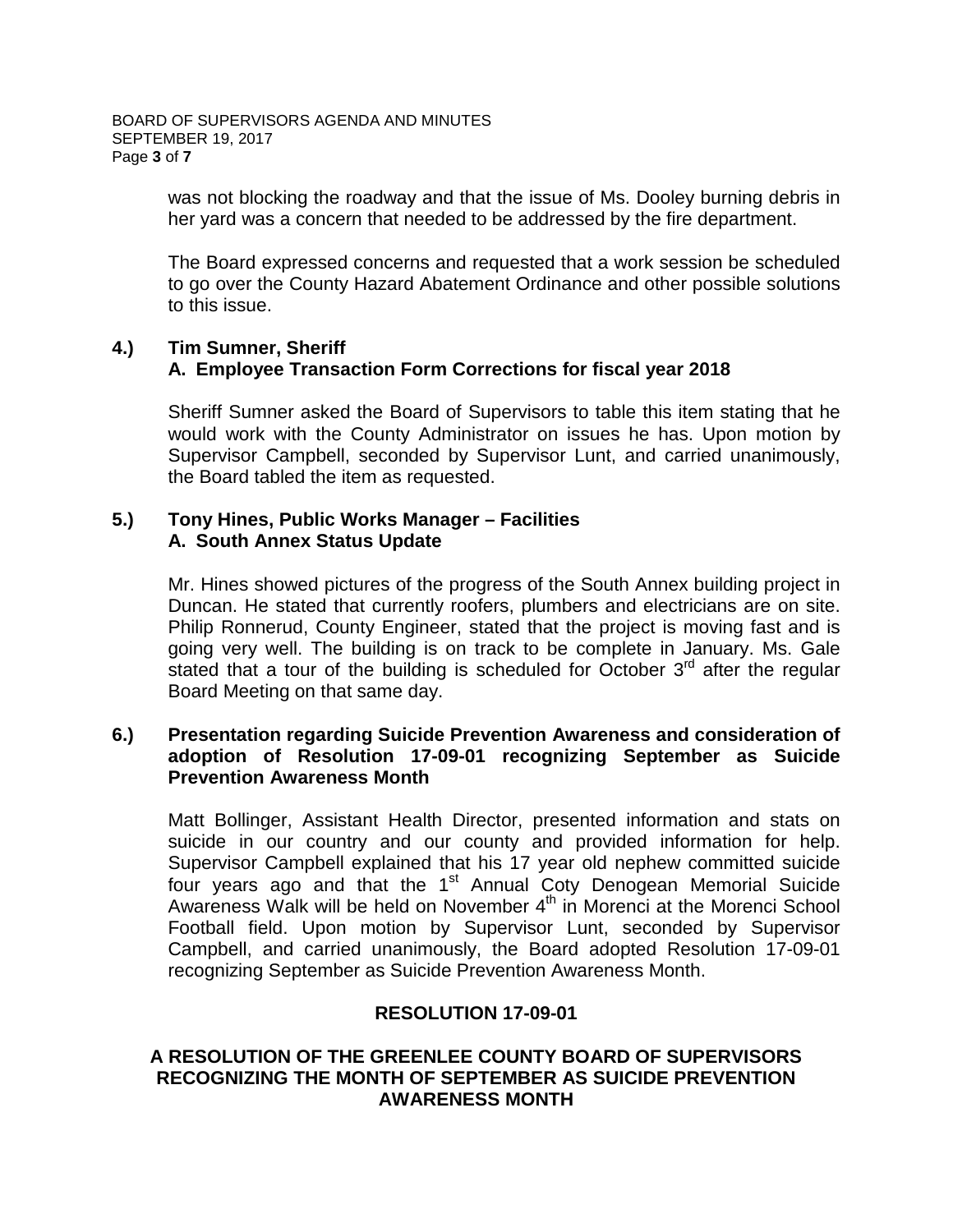**WHEREAS,** suicide is a serious but preventable public health problem that can and does have lasting harmful effects on individuals, families, and communities; and

**WHEREAS,** nationally, suicide is the tenth leading cause of death overall and the eighth leading cause in the state of Arizona; and

**WHEREAS**, in Arizona, suicide is the 2<sup>nd</sup> leading cause of death in teens ages fifteen to nineteen; and

**WHEREAS**, each year, Arizona loses between 1200 and 1500 citizens due to death by suicide; and

**WHEREAS**, the best way to minimize risk of suicide is to learn about risk factors, recognize warning signs and take them seriously, and know how to respond to possibly save a life; and

**WHEREAS**, effective prevention strategies are needed to promote awareness of suicide while also promoting prevention, resilience, and a commitment to social change; and

**WHEREAS,** the Greenlee County Board of Supervisors along with the Greenlee County Health Department invite all residents of Greenlee County to become educated about suicide and participate in National Suicide Prevention Awareness Month; and

**WHEREAS**, every citizen can play a role in bringing mental illness out of the shadows, and every citizen deserves a chance to succeed and has a right to achieve his or her God-given purpose.

**NOW, THEREFORE, BE IT RESOLVED,** the Greenlee County Board of Supervisors does hereby recognize September 2017 as NATIONAL SUICIDE PREVENTION AWARENESS MONTH and calls upon the citizens of our great county to observe this month with appropriate programs, activities, and ceremonies, and encourages all to take the National Alliance of Mental Illness stigma-free pledge to take action, know the signs, reach out and know that there is help and hope.

## **PASSED AND ADOPTED THIS 19TH DAY OF SEPTEMBER, 2017 AT CLIFTON, ARIZONA.**

/s/ David Gomez, Chairman /s/ Ron Campbell, Vice Chairman /s/ Richard Lunt, Supervisor, District 3

ATTEST: /s/ Yvonne Pearson, Clerk of the Board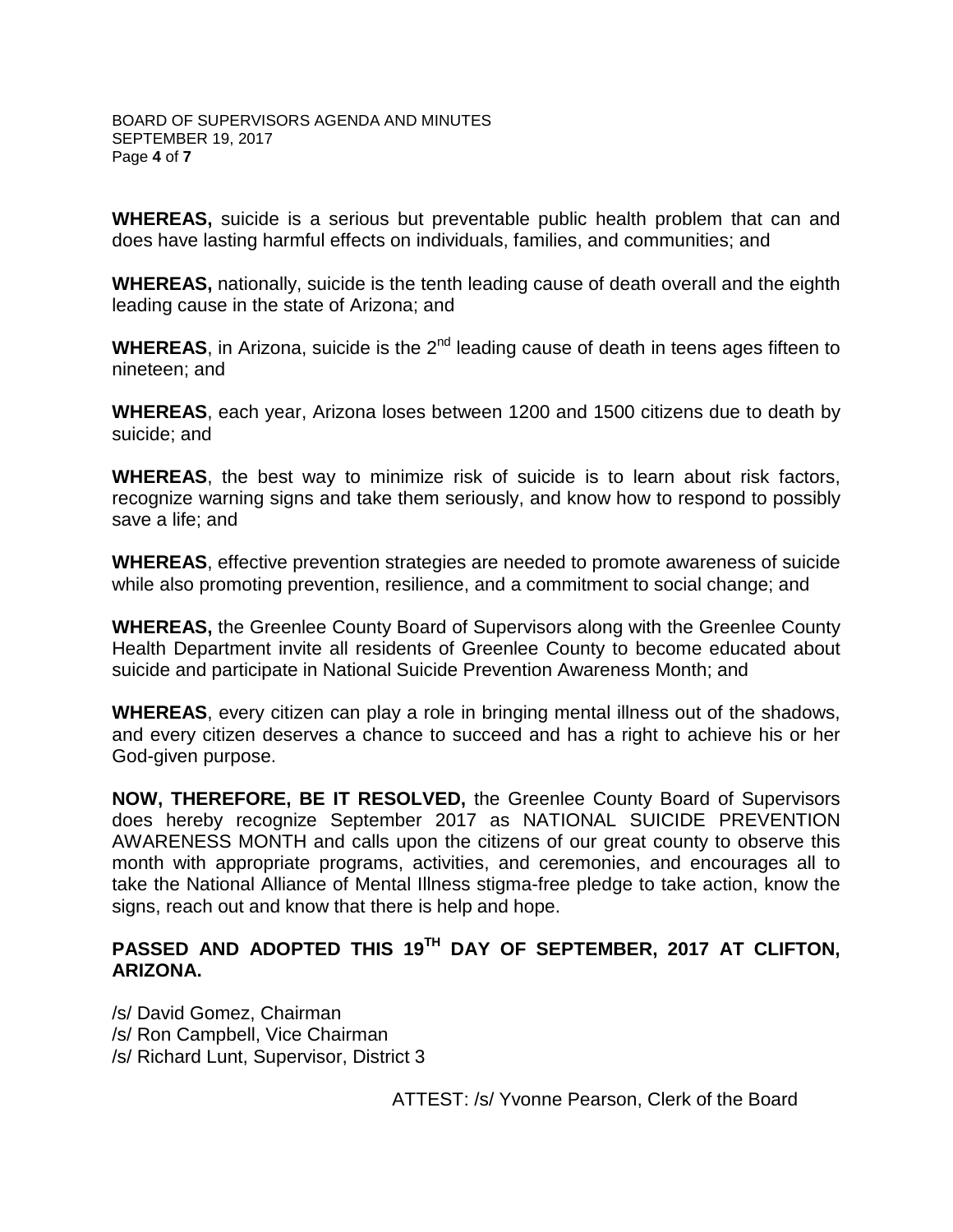## **7.) Ákos Kovach, Economic Development Coordinator**

### **A. National Association of Developer Organization Conference (NADO) update**

He attended the NADO conference which was an outstanding conference and stated that materials from the conference will be shared in the near future including hazard abatement ordinances. He stated that many counties have adopted these types of ordinances through their COG's. He learned about Geographic Information Systems (GIS), how they are used and deployed and will be looking into using ESRI and ASAP GIS programs to enhance economic development and telling the Greenlee County story.

#### **B. Greenlee County Housing Forum update**

Mr. Kovach stated that the Greenlee County Housing Forum was a huge success with 220 persons in attendance throughout the day, 30 vendors were on site. There were door prizes and other give aways. There was one solid commitment to begin building a home in January in Greenlee County.

#### **8.) Kay Gale, County Administrator A. County and State budget and legislative issues**

Ms. Gale reported the following:

- New Mexico Department of Transportation has issued information regarding the installation of a dust warning system and warning signs on Interstate 10 (I10) that are expected to be installed by the end of October in the area between Lordsburg and the Arizona border.
- There will be a State of the Watershed program on Friday at Eastern Arizona College in Thatcher with the keynote speaker being Buchanan Davis from Senator Flake's office.
- She thanked all the county employees and those who worked the County Fair this weekend.

#### **B. Calendar of Events**

The Calendar of Events was reviewed.

#### **9.) Consent Agenda**

- **A. Clerk of the Board: Consideration of approval of minutes to previous meetings: 08/21/17; 08/23/17; 09/05/17**
- **B. Clerk of the Board: Consideration of approval of expense warrants in excess of \$1,000.00 – Voucher 1018; 1021; 1022; 1023**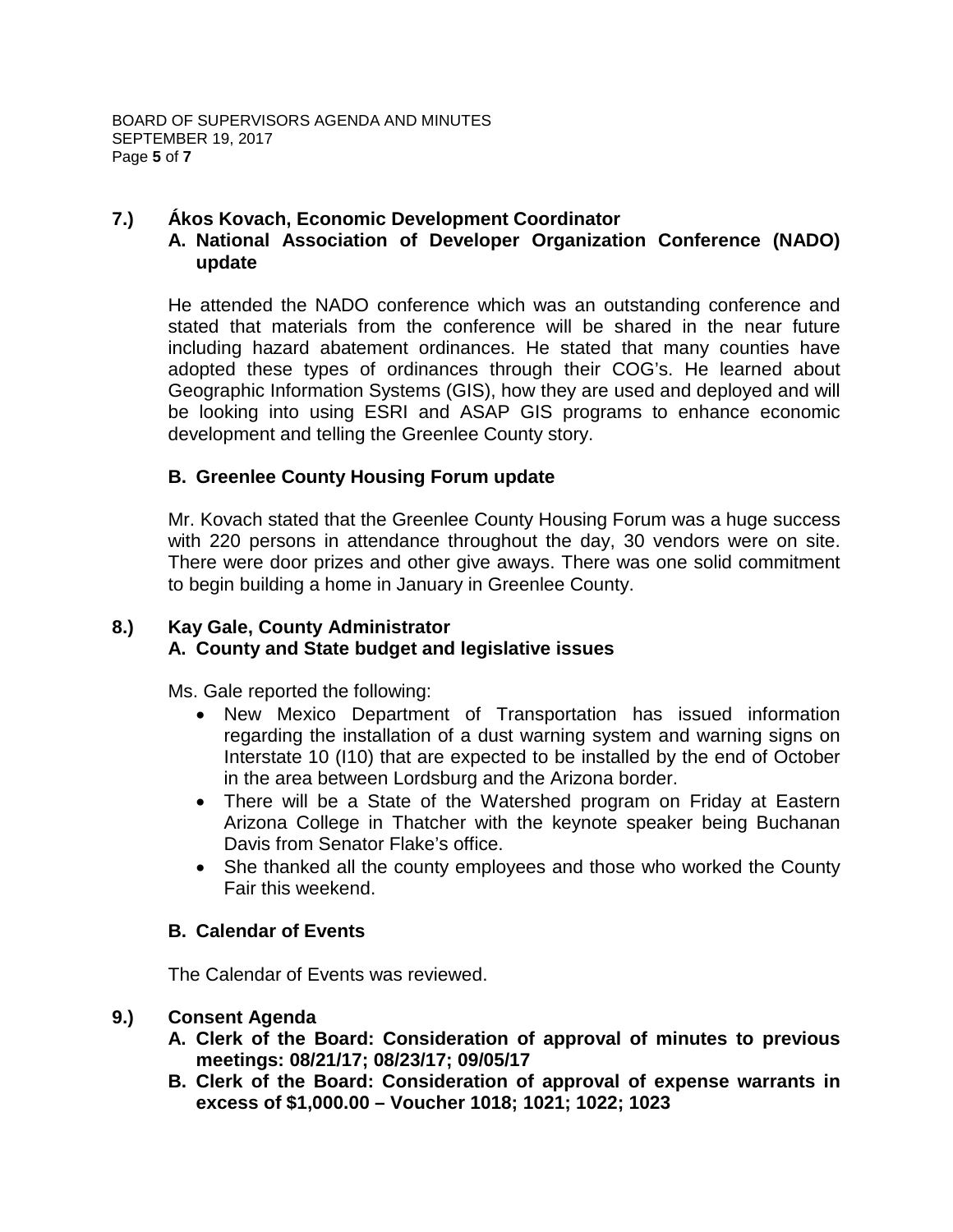- **C. Chief Finance Officer: Consideration of approval of general fund loans in the amount of \$701.56 to be reimbursed upon receipt of funds; Fund 146 - \$519.22; Fund 169 - \$182.34**
- **D. Health & County Services Director: Consideration of approval of Employee Transaction Form – B. Morales, Director of WIC Services**
- **E. County Sheriff: Consideration of approval of Employee Transaction Forms – C. Bundy, Detention Officer; M. Guthrie, Dispatcher; B. Larose, Full time Control Room Operator**
- **F. Superior Court Clerk: Consideration of appointment of Deputy – Lindsey Gaskill, Deputy Court Clerk**
- **G. County Sheriff: Consideration of approval to purchase K-9 Drug Dog from Waddell K-9's LLC dba Waddell Kennels in an amount not to exceed \$7,973.00 to be paid with United Way grant funds**
- **H. County Sheriff: Consideration of approval of a 4 week basic K-9 handler training course from Waddell K-9's LLC dba Waddell Kennels in an amount not to exceed \$4,500 to be paid with United Way grant funds**
- **I. County Sheriff: Consideration of approval to purchase a K-9/prisoner transport cage for a 2015 Chevrolet Tahoe Patrol Vehicle in an amount not to exceed \$3,838.00 to be paid with United Way grant funds**

Upon motion by Supervisor Lunt, seconded by Supervisor Campbell, and carried unanimously, the Board approved the Consent Agenda as presented.

#### **10.) Supervisor Reports**

#### **Supervisor Ron Campbell A. Arizona Corporation Commissioner Andy Tobin Visit**

Supervisor Campbell accompanied Commissioner Andy Tobin on a mine tour and dinner meeting where Representatives Nutt and John were also in attendance. He said he had a very good visit with Mr. Tobin.

#### **Supervisor Richard Lunt**

### **A. Loma Linda Water Issues Town Hall with Arizona Corporation Commissioner Andy Tobin**

Supervisor Lunt attended the Town Hall meeting held by Commissioner Andy Tobin at the Loma Linda Park with residents of Loma Linda regarding water issues in that community. He stated that the owner of the water system Carol Gonzales also attended and answered questions that were directed to her from Mr. Tobin.

## **Supervisor David Gomez**